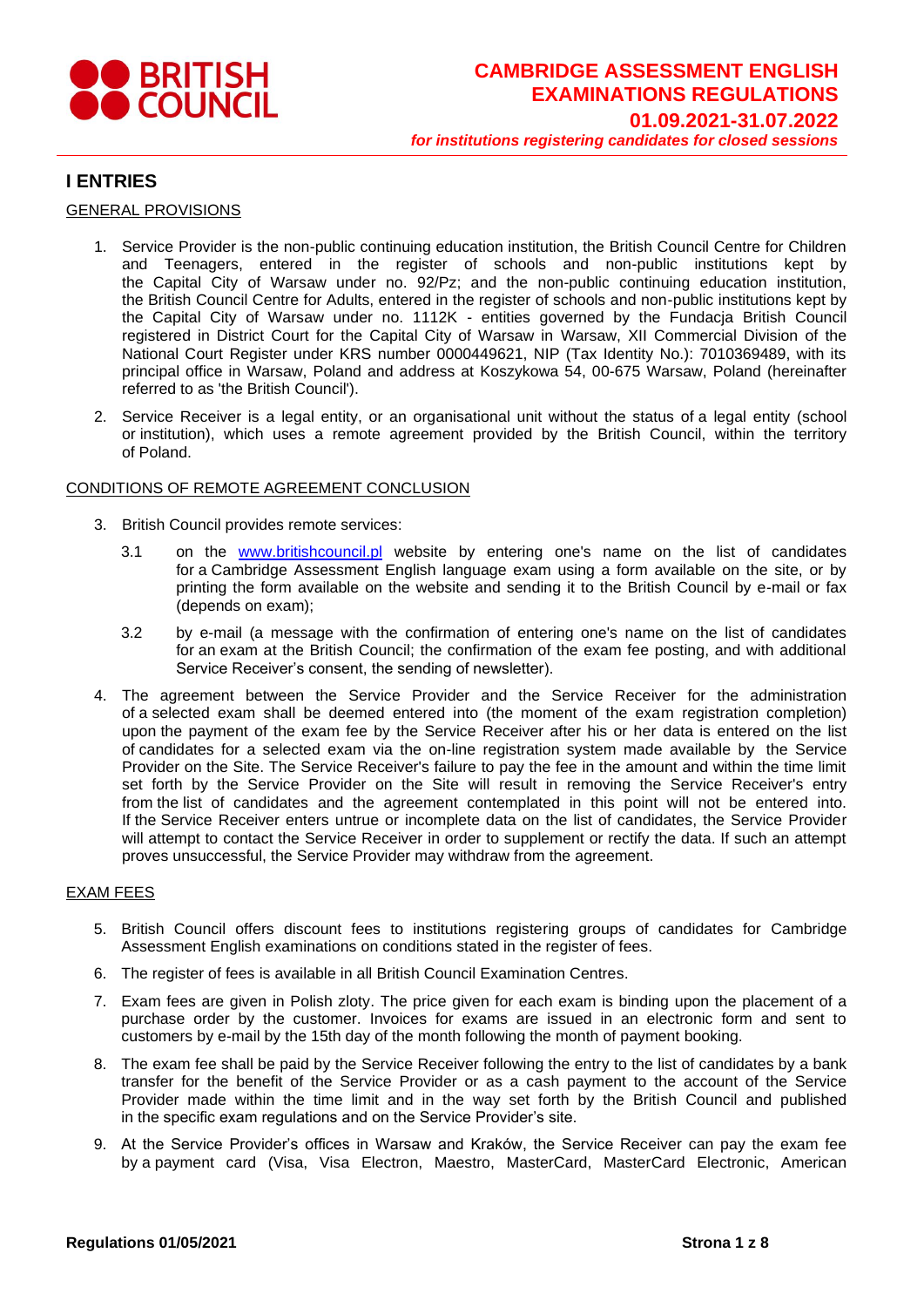

Express). In case the payment is made by card as described in this point, the present Regulations are not applicable as the agreement is entered into at the Service Provider's offices and, as such, is not a remote agreement.

10. The Service Receiver who paid the exam fee but failed to enter his or her name on the list of candidates within the time limit indicated for registration shall be entitled to full reimbursement of the exam fee. In such a case, no exam administration agreement is entered into between the Service Receiver and the Service Provider.

#### REGISTRATION

- 11. Institutions entering groups of candidates for closed sessions of Cambridge Assessment English examinations (i.e. sessions available only for candidates entered by an institution and organised in the venues provided by that institution) have a choice of exam dates as indicated on [www.britishcouncil.pl.](http://www.britishcouncil.pl/)
- 12. The group entered by the institution has to number at least 20 candidates per exam/test seating if the closed session will be conducted in the city where the British Council Examination Centre operates.

If the Institution registers candidates for closed sessions to be conducted outside the city where British Council Examination Centre operates and if the Institution registers candidates for more than one test seating for requirements regarding the number of candidates please contact Exam Centre Coordinator or British Council Integrated Customer Services – tel.: 22 695 59 00, e-mail: [exams@britishcouncil.pl.](mailto:exams@britishcouncil.pl)

- 13. To register a group of candidates for an exam in a closed session the institution should:
	- 13.1 place an order through the British Council on-line registration system EntryNet,
	- 13.2 make the payment using the individual bank account number generated by the system,
	- 13.3 enter candidate data into the registration system,
	- 13.4 assign payments to candidates.
- 14. If the conditions listed above are not fulfilled by the final submission date for the chosen session the candidates will not be registered for the exam session.
- 15. British Council reserves the right not to organise an exam session if it has insufficient technical or administrative resources to do so or if the number of candidates entered for a given exam does not meet the British Council minimum entry requirements. The refusal will be communicated to the institution by the registration deadline for the exam in question. A full refund of the examination fees paid by the institution will be offered in this case.
- 16. Registration for the selected examination session after the registration deadline is possible for paperbased sessions only within the administration potential of the given British Council Exam Centre and is not carried out via the online registration system. In order to register a group after the registration deadline, please contact the examination centre. Registration after the registration deadline will incur additional fees specified in the register of fees.
- 17. The school will receive an e-mail with a confirmation that their registration data was successfully added to the on-line database in EntryNet, information about the exam, the fee for the service, information about the method of payment of the examination fee and the deadline by which payment should be made in order for the Service Receiver's record not to be removed from the candidates' list. It is not necessary to submit a proof of payment.
- 18. The registering institution is obliged to pass on individual session timetables (*Confirmations of Entry*) received from a British Council Exam Centre to its candidates no later than 7 days prior to the first part of the exam in the case of a paper-based examination session and 3 days prior to the first part of the exam in the case of a computer-based examination session. If an institution does not receive *Confirmations of Entry* by the set date, it is obliged to contact the British Council Examination Centre with which it registered for the examination immediately. Candidates who missed their exam because they had not received their *Confirmation of Entry* and did not report this fact to their school/institution or the examination centre are not entitled to a refund on this account. Attention: speaking part of the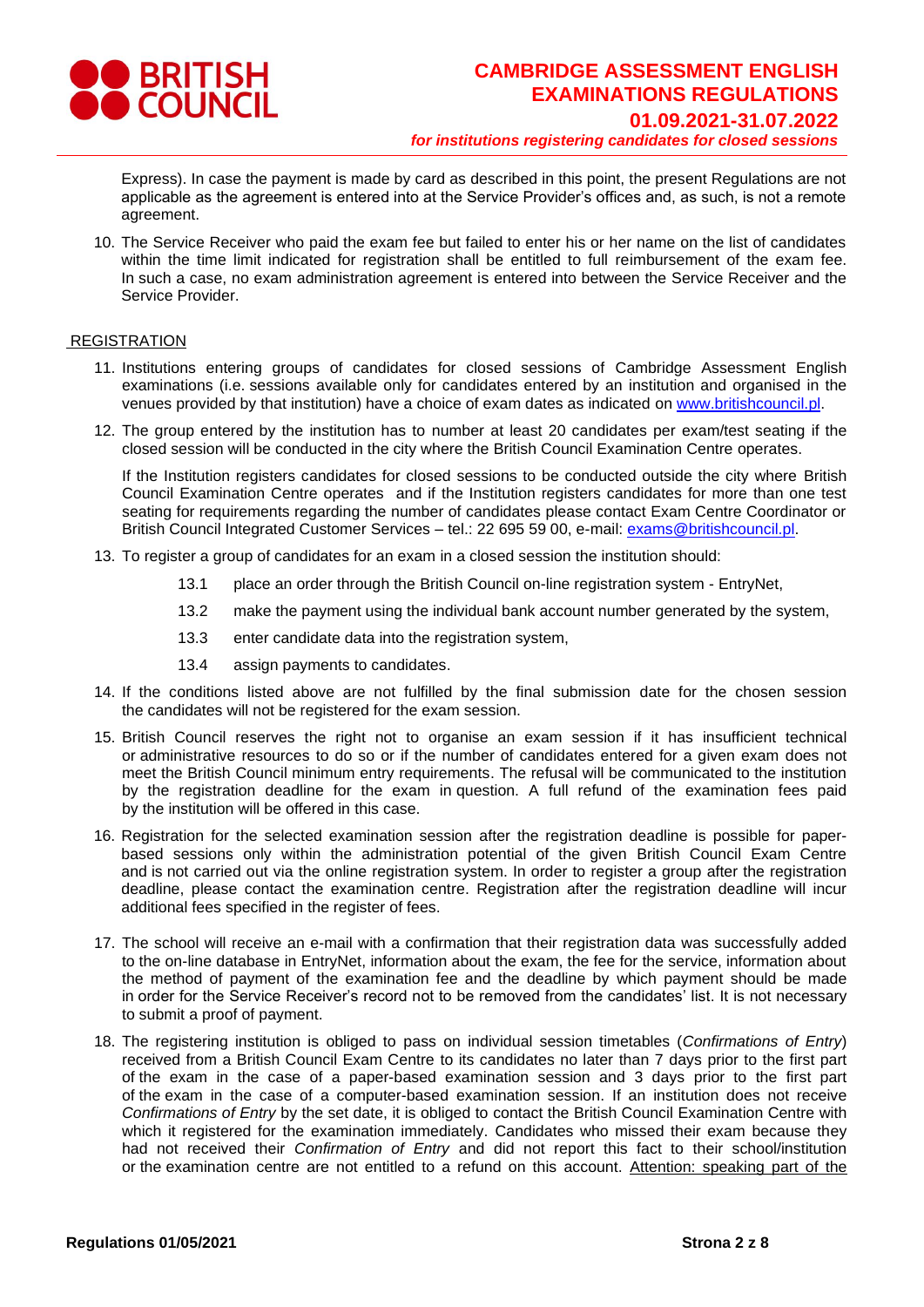

exam might be about 7-10 days prior to the written part or up to 3 days afterwards. Schools/Institutions which had not received *Confirmation of Entry* for their candidates and did not report this fact to the examination centre and, as a result, their candidates missed the exam, are not entitled to a refund on this account.

# **II REFUNDS AND OTHER CHANGES**

TERMS AND CONDITIONS OF REFUNDS

- 1. A refund of the examination fee is possible only under the following conditions:
	- 1.1 The natural person being a Service Receiver who has paid the exam fee as set forth in Section I and thus entered into a remote agreement with the Service Provider may withdraw from the agreement without giving reasons within 14 days from the date the agreement for the administration of a selected Cambridge Assessment English exam was entered into (from the moment of the exam registration completion, which is the date of payment). This right does not apply to the Service Receivers for whom the service was provided in full by the Service Provider. This right does not apply to the Service Receiver who is not a natural person.
	- 1.2 If an application to withdraw from the examination is submitted before close of registration.
	- 1.3 If the candidate was absent during the examination:
		- 1.3.1 for medical reasons, on condition that the period of absence includes the time of the written test,
		- 1.3.2 because of the death of a close relative, on condition that the death occurred no more than 30 days before the date of the written test for which the candidate was registered. Close relatives are spouses, common-law partners, siblings, ascendants, descendants, in-laws, sons-in-law, daughters-in-law, stepparents, stepchildren, adopted children and adoptive parents,
		- 1.3.3 because of the death of the candidate.

1.4 In case of refusal to hold an exam session by the British Council Examination Centre.

2. Should the number of candidates registered for at a given exam be less than agreed in point I.12 minimum of withdrawals the British Council will not be able to organise the exam in a closed session. However, the registering institution will have the option of registering candidates in an open session.

#### REQUIRED DOCUMENTS

3. In the case of withdrawal described in point **1.1.** the candidate or the person/institution that submitted the fee on behalf of the candidate, should contact the British Council Exam Centre by the stated deadline and submit the proof of payment, a [request form](https://www.britishcouncil.pl/sites/default/files/refund_form_2021_cambridge_ep_final.pdf) and the following withdrawal declaration:

I/We(\*) hereby declare my/our(\*) withdrawal from the agreement for the provision of the following service: \*\*

- Date of the agreement
- Consumer's name (consumers' names)
- Consumer's (consumers') address

- Consumer's signature (consumers' signatures) (only if the paper form is sent)

- Date:

\* Please cross out if not applicable \*\* Please state the name of the exam

4. In the case of withdrawal described in point **1.2.** the candidate or the person/institution that submitted the fee on behalf of the candidate, should contact the British Council Exam Centre by the stated deadline and submit [a request form,](https://www.britishcouncil.pl/sites/default/files/refund_form_2021_cambridge_ep_final.pdf) indicating the chosen form of refund, together with a proof of payment.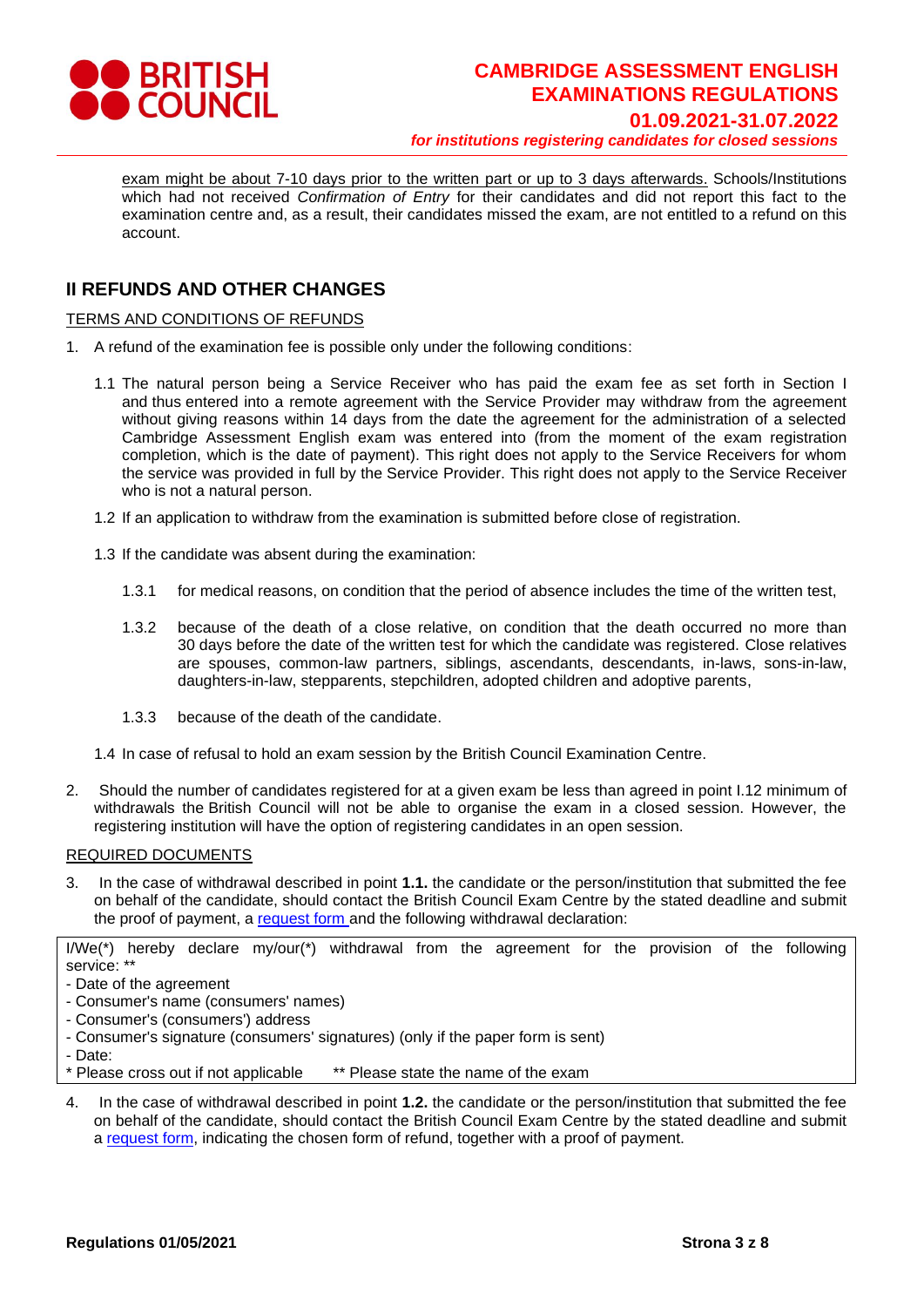

- 5. In the case of absence described in point **1.3.1.** the candidate or the person/institution that submitted the fee on behalf of the candidate should submit a medical statement (which can be issued on a British Council [template\)](https://www.britishcouncil.pl/sites/default/files/zwolnienie_lekarskie_medical_certificate_2021_pl_gb_ep_final.pdf), a [request](https://www.britishcouncil.pl/sites/default/files/refund_form_2021_cambridge_ep_final.pdf) form indicating the chosen form of refund and a proof of payment.
- 6. In the case of absence described in point **1.3.2.** the candidate or the person/institution that submitted the fee on behalf of the candidate should submit a copy of the death certificate, a [request form](https://www.britishcouncil.pl/sites/default/files/refund_form_2021_cambridge_ep_final.pdf) indicating the chosen form of refund and a proof of payment.
- 7. In the case of the situation described in point **1.3.3.** the beneficiary or the person/institution that submitted the fee on behalf of the candidate should submit a copy of the death certificate, a [request form](https://www.britishcouncil.pl/sites/default/files/refund_form_2021_cambridge_ep_final.pdf) indicating the chosen form of refund and a proof of payment.
- 8. In the case described in point **1.4.** the candidate or the person/institution that submitted the fee on behalf of the candidate will receive a refund within 30 days of the submission of a [request form](https://www.britishcouncil.pl/sites/default/files/refund_form_2021_cambridge_ep_final.pdf) indicating the chosen form of refund and a proof of payment.
- 9. All forms mentioned above are available on [www.britishcouncil.pl,](http://www.britishcouncil.pl/) at all British Council Examination Centres and from the representative of the registering institution.
- 10. The documents mentioned in points 4, 5, 6, 7 and 8 should be submitted to the examination centre together with a proof of payment (copy of payment slip), **not later than two weeks after the written test the candidate is registered for**. After this time the refund will not be processed.
- 11. A full or partial refund can be made in the following ways (in accordance with conditions of refunds stated above):
	- 11.1 bank transfer,
	- 11.2 postal order,
	- 11.3 an exam voucher which will cover the whole or part of the examination fee in a subsequent exam session within two years from the date of issue. A voucher may be used to register for a different exam than the one the candidate was originally registered for. A voucher cannot be used to register any person other than the candidate who is entitled to the refund. A voucher can be used only in British Council Examination Centres in Poland. The candidate or the institution is obliged to cover the difference between the voucher value and the exam fee listed in the current register of fees.
- 12. The candidate or the person/institution that submitted the fee on behalf of the candidate is entitled to an entire or partial refund under the conditions stated below:

12.1 In the case of withdrawals described in point **1.1.** or cases described in point **1.4.** a refund of 100% of the submitted fee in the form of a voucher, bank transfer or postal order.

- 12.2 In the case of withdrawals described in point **1.2.**:
	- 12.2.1 a refund of 100% of the submitted fee in the form of a voucher,
	- 12.2.2 a refund of 80% of the submitted fee in the form of a bank transfer or postal order.
- 12.3 In the case of absence indicated in points **1.3.1.** and **1.3.2.**:
	- 12.3.1 a refund of 80% of the submitted fee in the form of a voucher,
	- 12.3.2 a refund of 60% of the submitted fee in the form of a bank transfer or postal order.
- 12.4 In the case of absence indicated in point **1.3.3.** the beneficiary or the person/institution that submitted the fee on behalf of the candidate is entitled to a refund of 100% of the submitted fee in the form of a bank transfer or postal order.
- 13. The choice of the form of refund rests with the person entitled to the refund or the beneficiary. The choice of the form of refund is binding as confirmed on the submitted [request form.](https://www.britishcouncil.pl/sites/default/files/refund_form_2021_cambridge_ep_final.pdf) The fact that the voucher has not been used within the specified time limit does not constitute a basis for obtaining a refund of the voucher.
- 14. Refunds by bank transfer or postal order will be made within 30 days of the receipt of the full set of correctly completed documentation together with a proof of payment, by the British Council.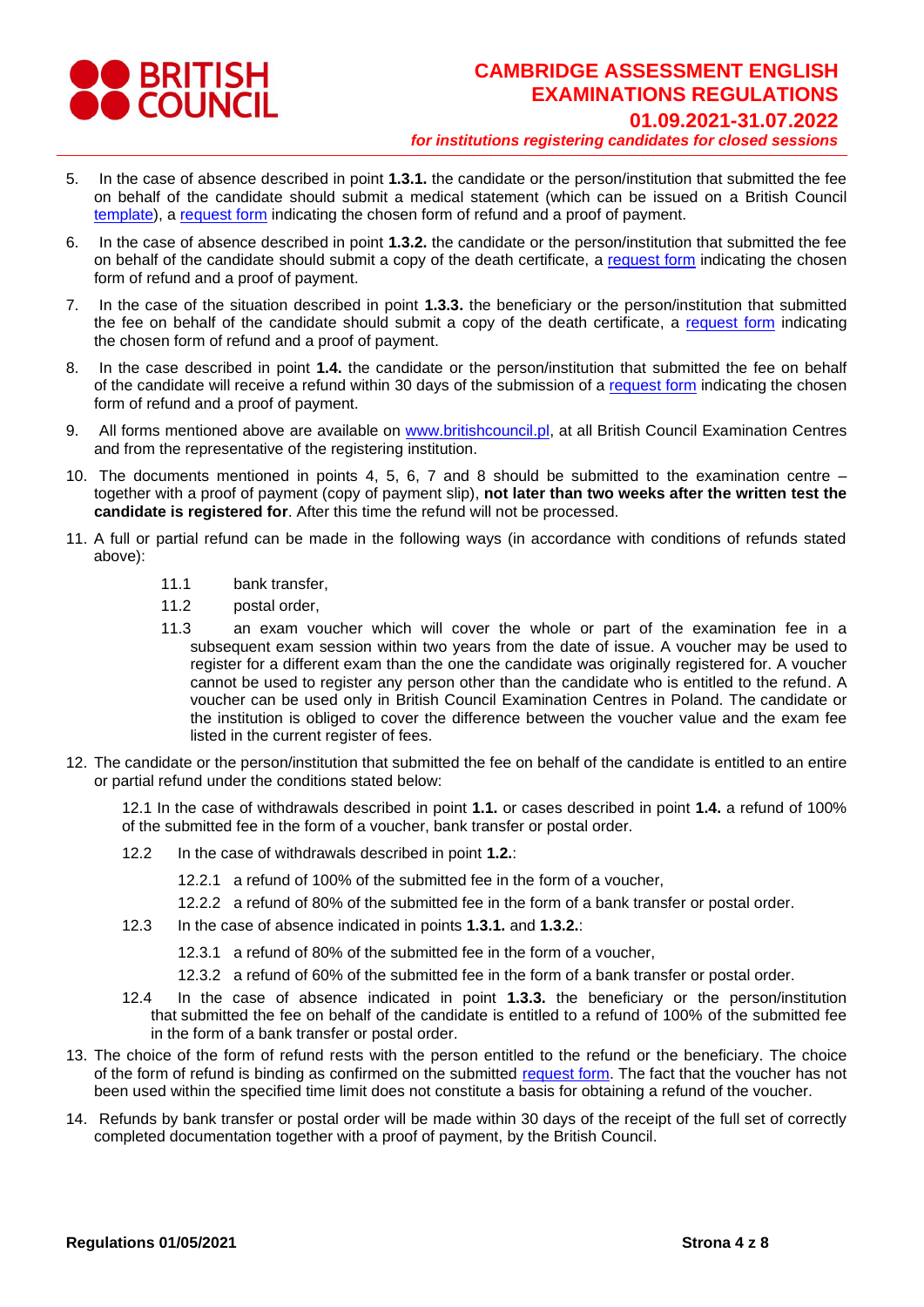

15. Vouchers will be issued within 30 days of the receipt of the full set of correctly completed documentation together with proof of payment, by the British Council. Vouchers can be issued either in electronic or paper form – the choice to be made by the person and institution entitled to the refund.

#### OTHER CHANGES

- 16. On close of registration:
	- 16.1 Fees cannot be transferred from one of exam to another.
	- 16.2 Fees cannot be transferred to subsequent sessions.
	- 16.3 The dates of all the exam components as well as the examination centre cannot be changed.

### **III SPECIAL ARRANGEMENTS**

- 1. The British Council ensures equal opportunities to all candidates, including persons with special needs. Special arrangements can be provided for paper-based examinations under the conditions stated below. For technical reasons special arrangements for computer-based exams are not on offer.
- 2. Disabled candidates

Candidates who require special arrangements (e.g. candidates with hearing or visual difficulties) are asked to inform the representative of their institution about this fact when signing up on the *Block Entry Form*. The representative checks with the British Council Examination Centre whether the requirements can be met. Relevant supporting documentation – a medical certificate and a [form](https://www.britishcouncil.pl/sites/default/files/internal_sa_form_gb_16_09_2020_ep_final.pdf) completed and signed by the candidate should be submitted to the representative who will then submit them, together with the registration documents, to the British Council Examination Centre no later than 2 weeks before the end of registration.

**If an institution wishes to register a group of disabled candidates, it should contact the examination centre two months before the registration deadline for a chosen exam session, in order to discuss exam arrangements. If a request for special arrangements is placed at a later time, the centre may not be able to hold the exam on the date chosen by the institution or provide the necessary arrangements.**

3. Candidates with dyslexia, dysgraphia or dysorthographia

Candidates applying for extra time for the written parts of the examination because of dyslexia, dysgraphia or dysorthographia are asked to inform the representative of their institution about this fact when signing up on the *Block Entry Form* and provide their registering institution with the following documents **no later than the end of registration.**

- 3.1. a report provided by a fully qualified educational, clinical or chartered psychologist stating details of the degree of dyslexia, dysgraphia or dysorthographia,
- 3.2. a [form](https://www.britishcouncil.pl/sites/default/files/internal_sa_form_gb_16_09_2020_ep_final.pdf) completed and signed by the candidate. The [form](https://www.britishcouncil.pl/sites/default/files/internal_sa_form_gb_16_09_2020_ep_final.pdf) is available on [www.britishcouncil.pl,](http://www.britishcouncil.pl/) at all British Council Examination Centres and from the representative of the registering institution.
- 4. No documents regarding special arrangements will be accepted after the close of registration.

# **IV EXAM ARRANGEMENTS**

- 1. The institution registering candidates for examinations in a closed session is obliged to provide, free of charge to the British Council, an appropriate venue where all the written, listening and speaking parts of the exam can be conducted. All venues must meet the requirements listed in the document *[Standards of halls for exam](https://pl.live.solas.britishcouncil.digital/sites/default/files/standardy_sal_egzaminacynych_fundacja_2016_08_02_gb_am_final.pdf)  [sittings](https://pl.live.solas.britishcouncil.digital/sites/default/files/standardy_sal_egzaminacynych_fundacja_2016_08_02_gb_am_final.pdf)* available on [www.britishcouncil.pl](http://www.britishcouncil.pl/) and at all British Council Examination Centres. The venue should seat all registered candidates, or there should be:
	- 1 room for 20 candidates
	- 2 rooms for 21-30 candidates
	- 3 rooms for 31-45 candidates
	- 4 rooms for 46-60 candidates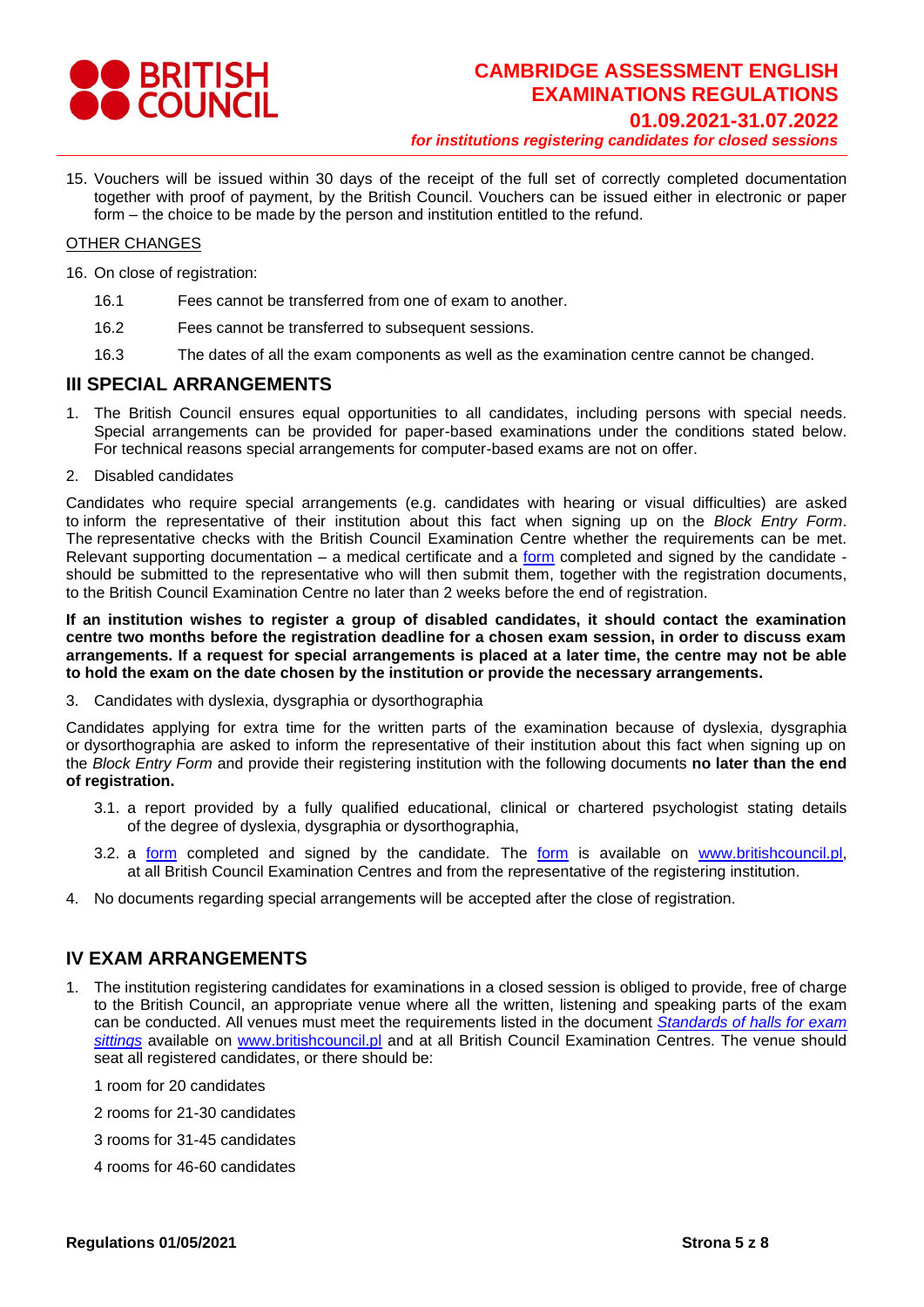

- 2. The school/institution may suggest the date of the speaking test, but the final decision rests with the examination centre and depends on the centre's administrative capacity.
- 3. Should the institution registering candidates for examinations in a closed session provide exam venues seating less than the full number of candidates registered for a given exam it is obliged to make available, free of charge to the British Council, one invigilator per each exam room. British Council will provide all other staff. If all registered candidates are seated in one exam room the British Council will provide all staff required during the session.
- 4. The examination timetable is set by the British Council Examination Centre.
- 5. The institution registering a group of underage candidates for the exams covered by these regulations is responsible for their health and safety from the moment care of the child is transferred by their parents to the school representative till they are collected by the parents after the examination. Both the British Council and the registering institution ensure that during all activities related to the Cambridge Assessment English exam session they will obey the regulations and legal directives, both Polish and international, in accordance with the United Nations Convention on the Rights of the Child and the British Council Child Protection policy.
- 6. The school registering a group of underage candidates will nominate a person to look after the children waiting for their exam as well as during the breaks.
- 7. Ideally the children's teacher should take care of them.
- 8. For each part of the examination candidates should:
	- **arrive on time as specified in the** *Confirmation of Entry* (latecomers will not be allowed into the exam room),
	- **bring a valid identity document non-electronic version** (with a recent photo) **–** candidates with no ID or with invalid ID will not be able to sit the exam and are not entitled to a refund of the exam fee. The following types of ID are accepted: passport, European Union ID card or driving licence, school ID **(only for candidates who have not reached maturity)**.
	- **bring their individual examination timetable with exam dates and venue addresses** (*Confirmations of Entry*),
	- **bring a pen, pencil and eraser** (in the case of paper-based exams).
- 9. The speaking test may be recorded as part of Cambridge Assessment English quality control procedures.
- 10. **Candidates are not allowed to take any electronic items, including mobile phones and watches, into the exam room or access them during breaks.** Failure to observe these regulations will result in disqualification. In that case we advise you not to bring mobile phones and any valuable items to the exam venue. If there is any urgent need to bring in mobile phone or watch to the exam, it will be collected and kept outside the examination room.
- 11. The school is obliged to provide a separate, safe room where candidates' mobile phones and other electronic items will be placed for the duration of the Exam, including the breaks.
- 12. For the speaking part of the examination, candidates are matched in pairs by the staff of the British Council Examination Centre. In some cases, allowed by Cambridge Assessment English, candidates may be asked to take the speaking test in a group of three and they are obliged to accept this decision.
- 13. All candidates B2 First (except for 'for schools' version of these exam), C1 Advanced and C2 Proficiency will be required to have their photograph taken on the day of their test. Photos will be made available on the Results Verification Service website along with candidates' test results. Access to the service will be granted by the candidates who wish their results to be verified. If a candidate (or their legal guardian) does not give consent to their photo being taken, they will not be allowed to take the exam. If the candidate has already taken some components of the exam, their result will not be released.
- 14. On conclusion of the examination the supervisor packs candidates' answer sheets as well as all other exam materials and delivers them to the British Council Examination Centre personally. If the candidate groups are big, the papers are packed in envelopes and signed by the supervisor across the seal. The registering institution sends the packages by DHL domestic courier to the British Council Examination Centre responsible for the session administration immediately after the examination. The courier costs are covered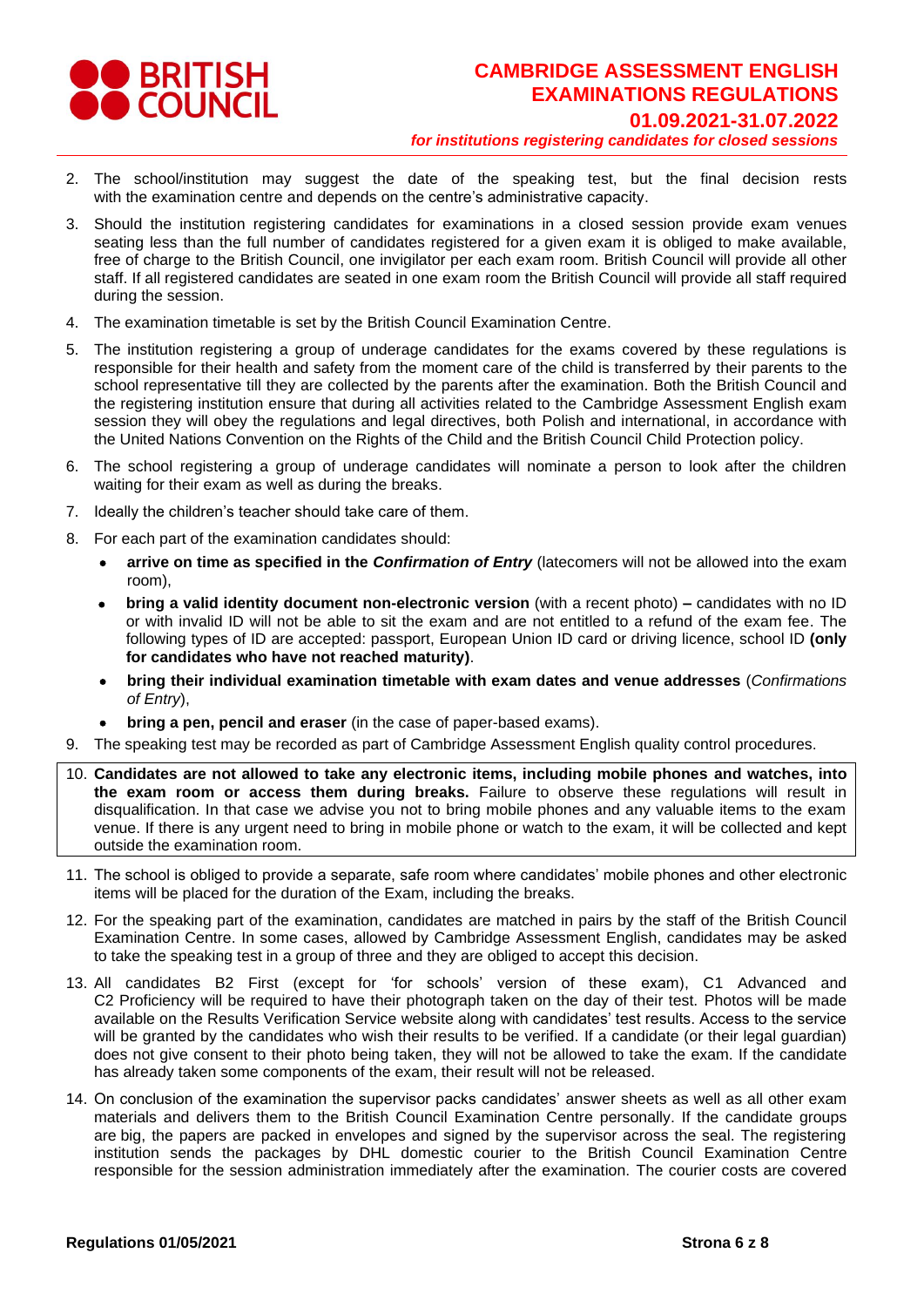

by the British Council. Any breach of the seal following the supervisor's departure may result in the invalidation of the session. In the case of computer-based examinations the test administrator transfers candidates' answers to Cambridge Assessment English through the examination program.

- 15. In performing all activities related to the implementation of the agreement, the British Council complies with the laws and guidelines in force at the given place and time in securing and protection of children and adults with special needs and the principles of the UK legislation (Children Act 1989) and The United Nations Convention on the Rights of the Child (to the extent that those provisions are not directly applicable in Poland), as well as the British Council Child Protection Policy.
- 16. All candidates are required to observe sanitary regulations set by British Council and exam venue supplier. Sanitary regulations are sent by e-mail after sending Confirmation of Entry.

### **V COMPLAINTS**

- 1. All comments concerning the conduct of the examination should be directed to the supervisor/test administrator immediately after the examination (in the case of the listening test all comments should be reported at the beginning of the test, after hearing the introductory recording) and also in writing (by e-mail or in person) to the British Council Examination Centre staff no later than five days (in case of paper-based exams) or one day (in case of computer-based exams) after the relevant part of the examination. Information on how to submit comments can be found on [www.britishcouncil.pl.](http://www.britishcouncil.pl/)
- 2. The Service Receiver may ask questions, give opinions or lodge complaints concerning the Service Provider and the services it provides by using the contact details available on [www.britishcouncil.pl.](http://www.britishcouncil.pl/) The Service Provider shall address all opinions, questions or complaints from the Service Receivers within 5 working days of their receipt.

## **VI RESULTS AND CERTIFICATES**

- 1. Results are available:
	- approximately 4-6 weeks after the conclusion of the exam session in the case of paper-based examinations (detailed information is given in the *Confirmation of Entry*);
	- approximately 2 weeks after the conclusion of the exam session in the case of computer-based examinations (detailed information is given in the *Confirmation of Entry*).
- 2. *Statements of Results* are available on the Cambridge Assessment English website [https://candidates.cambridgeenglish.org.](https://candidates.cambridgeenglish.org/) Candidates will receive their login details (enabling them access to this website) as well as the date of the release of results in their *Confirmations of Entry*.
- 3. The registering institution will receive access to its candidates' results on the Cambridge Assessment English website [https://preparationcentres.cambridgeenglish.org.](https://preparationcentres.cambridgeenglish.org/)
- 4. Information about results is not provided by e-mail or over the phone.
- 5. Exam papers are marked in Cambridge and are the property of Cambridge Assessment English. Cambridge Assessment English does not make these accessible to candidates, schools or examination centres and does not give feedback on the candidates' performance in the exam. All the available information is provided on the Statement of Results.
- 6. Results enquiries should be submitted to the British Council Examination Centre where candidates were registered for the exam **by the deadlines stated in the candidates'** *Confirmations of Entry*. Cambridge Assessment English offers two forms of results enquiries: